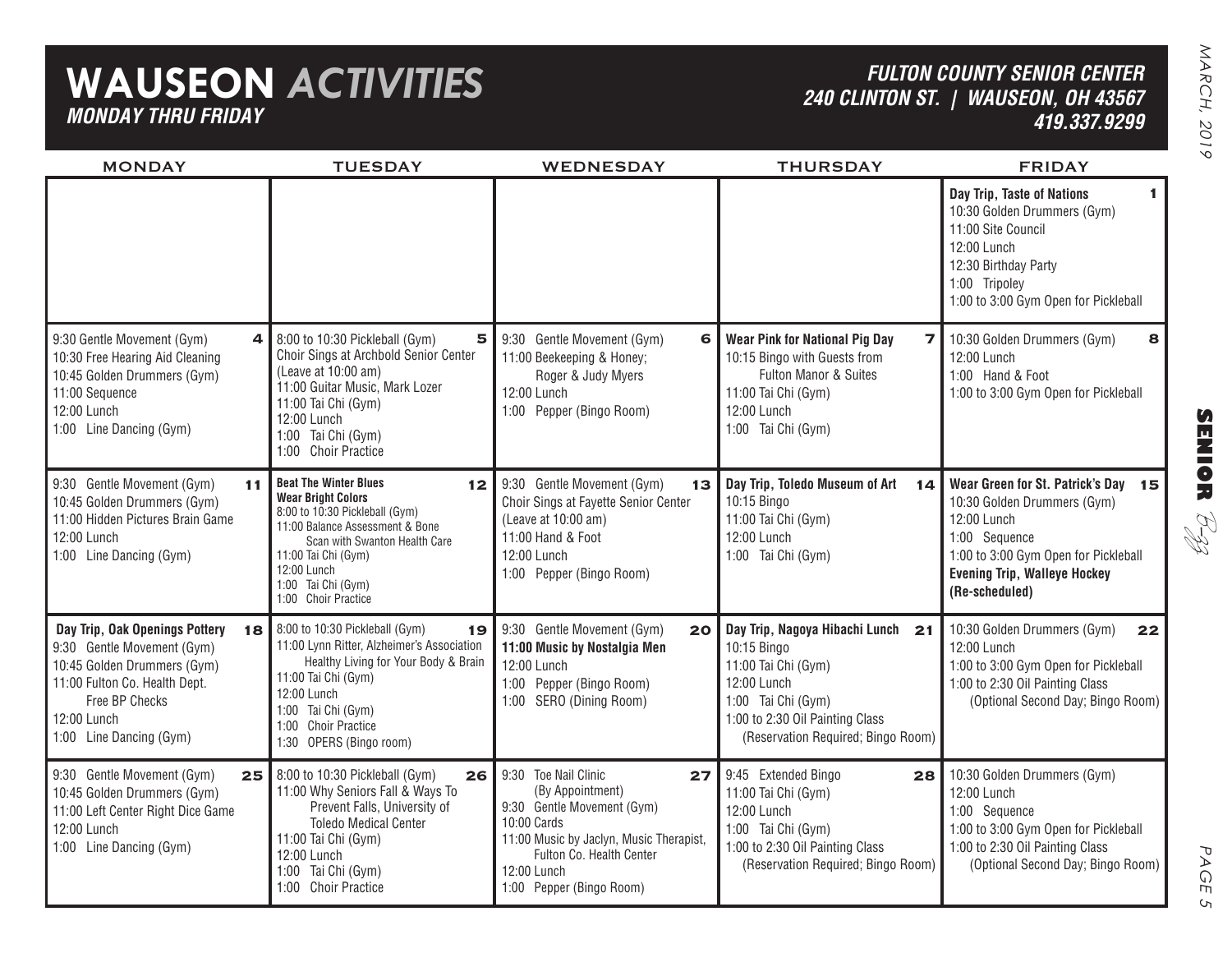## *ARCHBOLD - SCOUT CABIN inside ruihley park, w. williams st. tues. & FRI.*

# **ARCHBOLD / FAYETTE** *ACTIVITIES*

*FAYETTE - FAMILY LIFE CENTER306 E. Main Street MON., Wed., & THURS.*

| <b>MONDAY</b>                                                                                                                                                    | <b>TUESDAY</b>                                                                                                                                                                          | <b>WEDNESDAY</b>                                                                                                 | <b>THURSDAY</b>                                                                                                         | <b>FRIDAY</b>                                                                                                                                                              |
|------------------------------------------------------------------------------------------------------------------------------------------------------------------|-----------------------------------------------------------------------------------------------------------------------------------------------------------------------------------------|------------------------------------------------------------------------------------------------------------------|-------------------------------------------------------------------------------------------------------------------------|----------------------------------------------------------------------------------------------------------------------------------------------------------------------------|
|                                                                                                                                                                  |                                                                                                                                                                                         |                                                                                                                  |                                                                                                                         | <b>Wear Bright Colors</b><br>1.<br>Day Trip, Taste of Nations<br>10:00 Site Council<br>10:30 Beat the Winter Blues Bingo<br>12:00 Lunch with Birthday Cake<br>1:00 Puzzles |
| 10:00 Games<br>$\mathbf{A}$<br>11:00 Why Seniors Fall & How to<br>Prevent It; University of Toledo<br><b>Medical Center Program</b><br>12:00 Lunch<br>1:00 Games | 10:00 Cards<br>5<br>11:00 Music by Senior Center Choir<br>12:00 Lunch<br>1:00 Cards                                                                                                     | 10:00 Hidden Pictures<br>6<br>11:00 Music by Jimmy Stewart<br>12:00 Lunch<br>1:00 Word Games                     | Wear Pink for National Pig Day 7<br>10:00 Site Council<br>10:30 Bingo<br>12:00 Lunch with Birthday Cake<br>1:00 Puzzles | Wear Pink for National Pig Day 8<br>10:30 Bingo<br>12:00 Lunch<br>1:00 Cards                                                                                               |
| 10:00 Brain Game<br>11<br>11:00 Lynn Ritter, Alzheimer's<br>Association Healthy Living for<br>Your Body & Brain<br>12:00 Lunch<br>1:00 Cards                     | 10:00 Cards<br>12 <sub>1</sub><br>11:00 Marijuana/ Opioids,<br>What Do I Need to Know? A<br>Special Program by Healthy<br>Choices, Caring Communities<br>12:00 Lunch<br>1:00 Word Games | 10:00 Cards<br>13 <sub>1</sub><br>11:00 Music by Senior Center Choir<br>12:00 Lunch<br>1:00 Puzzles              | Day Trip, Toledo Museum of Art<br>14<br>Wear Green for St. Patrick's Day<br>10:30 Bingo<br>12:00 Lunch<br>1:00 Cards    | Wear Green for St. Patrick's Day 15<br>10:30 Bingo<br>12:00 Lunch<br>1:00 Games<br><b>Evening Trip, Walleye Hockey</b><br>(Re-scheduled)                                   |
| Day Trip, Oak Openings Pottery<br>10:00 Cards<br>11:00 Zingo<br>12:00 Lunch<br>1:00 Word Games                                                                   | 18 10:00 Cards<br>19<br>11:00 "Just So You Know," & Free BP<br>Checks; Fulton Co. Health Dept.<br>12:00 Lunch<br>1:00 Puzzles                                                           | 10:00 Brain Games<br>20<br>11:00 Sequence & Shut the Box<br>Dice Game<br>12:00 Lunch<br>1:00 Cards               | Day Trip, Nagoya Hibachi Lunch<br>21<br>10:30 Spring Clean Bingo<br>12:00 Lunch<br>1:00 Games                           | 10:30 Spring Clean Bingo<br>22<br>12:00 Lunch<br>1:00 Cards                                                                                                                |
| 10:00 Games<br>25<br>11:00 "Just So You Know," & Free BP<br>Checks; Fulton Co. Health Dept.<br>12:00 Lunch<br>1:00 Puzzles                                       | 10:00 Cards<br>26<br>11:00 Music by Just Us 2,<br>Marc & Ellen Pember<br>12:00 Lunch<br>1:00 Cards                                                                                      | 10:00 Cards<br>27<br>11:00 Sunshine Community's Bunny<br>Brigade will bring bunnies<br>12:00 Lunch<br>1:00 Games | 10:00 Extended Bingo<br>12:00 Lunch<br>1:00 Cards                                                                       | 28 10:30 Bingo<br>12:00 Lunch<br>1:00 Word Games                                                                                                                           |

PAGE PAGE 7  $\vee$ 

**SENIOR** B-zz